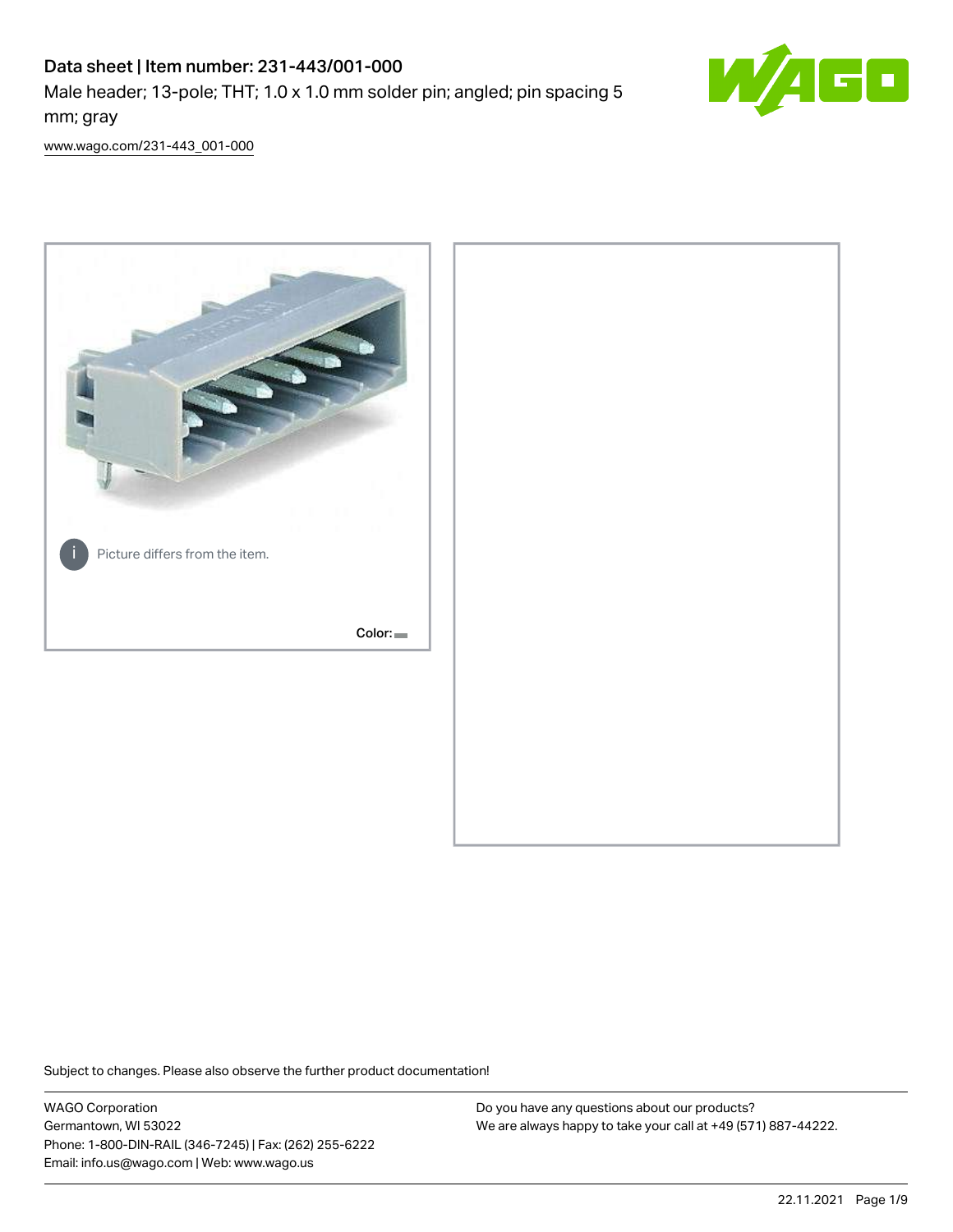

Dimensions in mm

```
L = (pole no. -1) x pin spacing +8.2 mm
```
 $L_1 = L + 5$  mm

```
L_2 = L_1 + 7.4 mm
```
### Item description

- Horizontal or vertical PCB mounting via straight or angled solder pins  $\blacksquare$
- $\blacksquare$ Pin cross-section: 1 x 1 mm
- $\blacksquare$ With coding fingers

Subject to changes. Please also observe the further product documentation! Data

WAGO Corporation Germantown, WI 53022 Phone: 1-800-DIN-RAIL (346-7245) | Fax: (262) 255-6222 Email: info.us@wago.com | Web: www.wago.us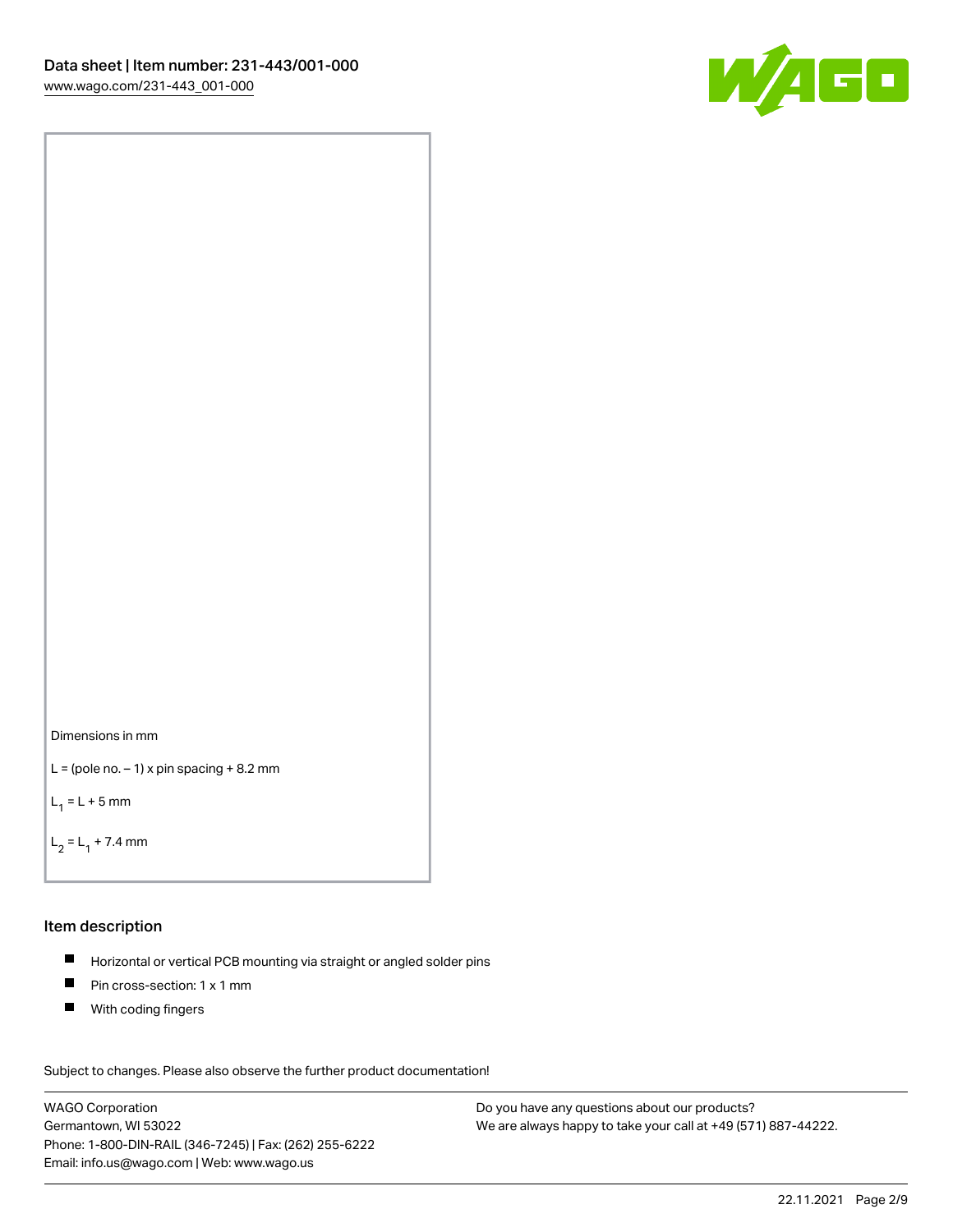

## Data Notes

| Safety information 1 | The <i>MCS – MULTI CONNECTION SYSTEM</i> includes connectors<br>without breaking capacity in accordance with DIN EN 61984. When<br>used as intended, these connectors must not be connected<br>/disconnected when live or under load. The circuit design should<br>ensure header pins, which can be touched, are not live when<br>unmated. |
|----------------------|--------------------------------------------------------------------------------------------------------------------------------------------------------------------------------------------------------------------------------------------------------------------------------------------------------------------------------------------|
| Variants:            | Other pole numbers<br>3.8 mm pin projection for male headers with straight solder pins<br>Gold-plated or partially gold-plated contact surfaces<br>Other versions (or variants) can be requested from WAGO Sales or<br>configured at https://configurator.wago.com/                                                                        |

# Electrical data

# IEC Approvals

| Ratings per                 | IEC/EN 60664-1                                                        |
|-----------------------------|-----------------------------------------------------------------------|
| Rated voltage (III / 3)     | 320 V                                                                 |
| Rated surge voltage (III/3) | 4 <sub>k</sub> V                                                      |
| Rated voltage (III/2)       | 320 V                                                                 |
| Rated surge voltage (III/2) | 4 <sub>k</sub> V                                                      |
| Nominal voltage (II/2)      | 630 V                                                                 |
| Rated surge voltage (II/2)  | 4 <sub>k</sub> V                                                      |
| Rated current               | 12A                                                                   |
| Legend (ratings)            | $(III / 2)$ $\triangle$ Overvoltage category III / Pollution degree 2 |

# UL Approvals

| Approvals per                  | UL 1059 |
|--------------------------------|---------|
| Rated voltage UL (Use Group B) | 300 V   |
| Rated current UL (Use Group B) | 10 A    |
| Rated voltage UL (Use Group D) | 300 V   |
| Rated current UL (Use Group D) | 10 A    |

## Ratings per UL

| Rated voltage UL 1977 | 600 V |
|-----------------------|-------|
| Rated current UL 1977 | 10 A  |

Subject to changes. Please also observe the further product documentation!

| <b>WAGO Corporation</b>                                | Do you have any questions about our products?                 |
|--------------------------------------------------------|---------------------------------------------------------------|
| Germantown, WI 53022                                   | We are always happy to take your call at +49 (571) 887-44222. |
| Phone: 1-800-DIN-RAIL (346-7245)   Fax: (262) 255-6222 |                                                               |
| Email: info.us@wago.com   Web: www.wago.us             |                                                               |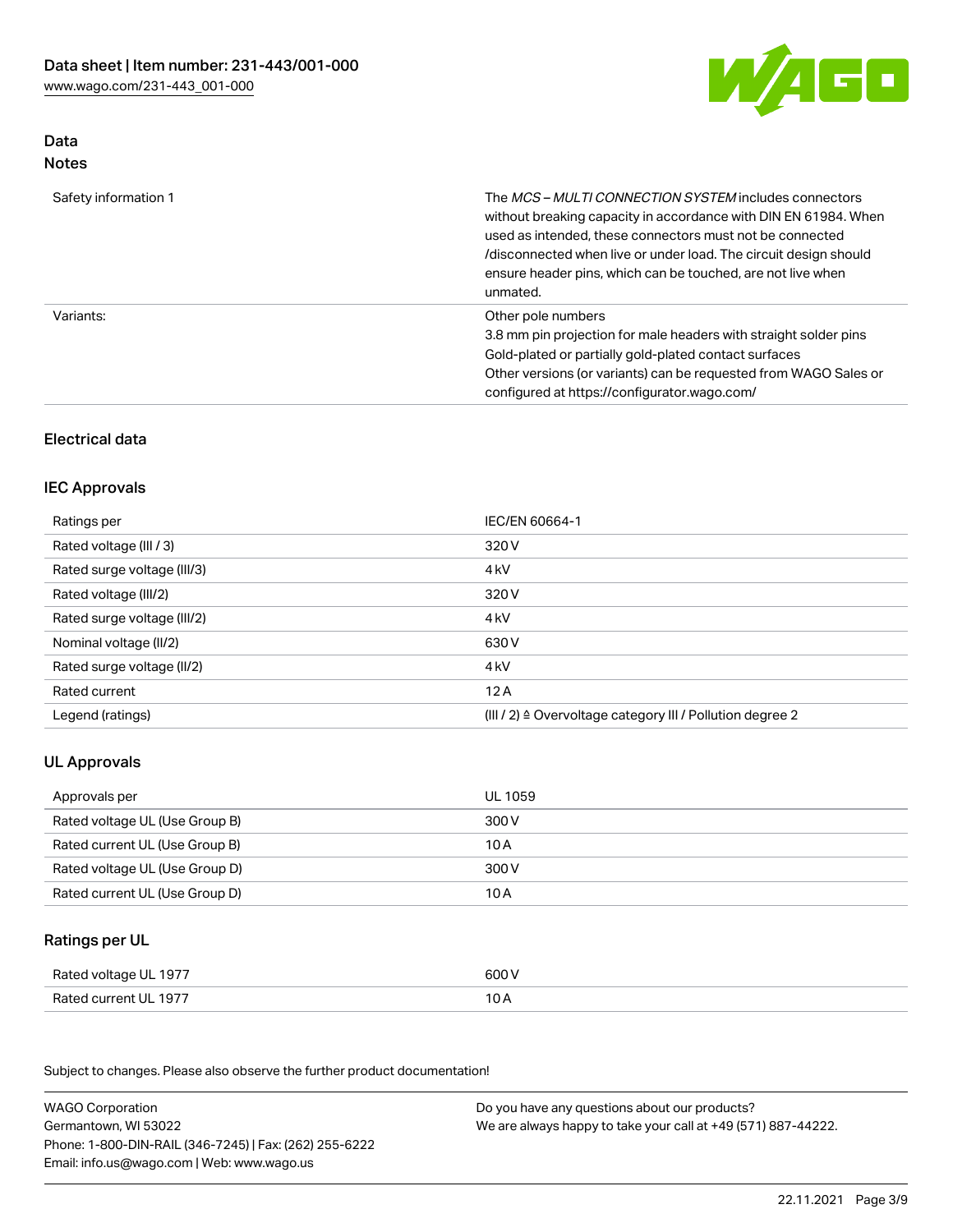

# CSA Approvals

| Approvals per                   | <b>CSA</b> |
|---------------------------------|------------|
| Rated voltage CSA (Use Group B) | 300 V      |
| Rated current CSA (Use Group B) | 10 A       |
| Rated voltage CSA (Use Group D) | 300 V      |
| Rated current CSA (Use Group D) | 10 A       |

# Connection data

| Total number of potentials |  |
|----------------------------|--|
| Number of connection types |  |
| Number of levels           |  |

### Connection 1

| Number of poles |  |
|-----------------|--|
|                 |  |

# Physical data

| Pin spacing                          | 5 mm / 0.197 inch    |
|--------------------------------------|----------------------|
| Width                                | 68.2 mm / 2.685 inch |
| Height                               | 12.2 mm / 0.48 inch  |
| Height from the surface              | 8.4 mm / 0.331 inch  |
| Depth                                | 12 mm / 0.472 inch   |
| Solder pin length                    | 3.8 <sub>mm</sub>    |
| Solder pin dimensions                | $1 \times 1$ mm      |
| Drilled hole diameter with tolerance | $1.4$ $(+0.1)$ mm    |

# Plug-in connection

| Contact type (pluggable connector) | Male connector/plug |
|------------------------------------|---------------------|
| Connector (connection type)        | for PCB             |
| Mismating protection               | No                  |
| Mating direction to the PCB        | 0°                  |
| Locking of plug-in connection      | Without             |

## PCB contact

| <b>PCB Contact</b>     |                                          |
|------------------------|------------------------------------------|
| Solder pin arrangement | over the entire male connector (in-line) |

Subject to changes. Please also observe the further product documentation!

| <b>WAGO Corporation</b>                                | Do you have any questions about our products?                 |
|--------------------------------------------------------|---------------------------------------------------------------|
| Germantown, WI 53022                                   | We are always happy to take your call at +49 (571) 887-44222. |
| Phone: 1-800-DIN-RAIL (346-7245)   Fax: (262) 255-6222 |                                                               |
| Email: info.us@wago.com   Web: www.wago.us             |                                                               |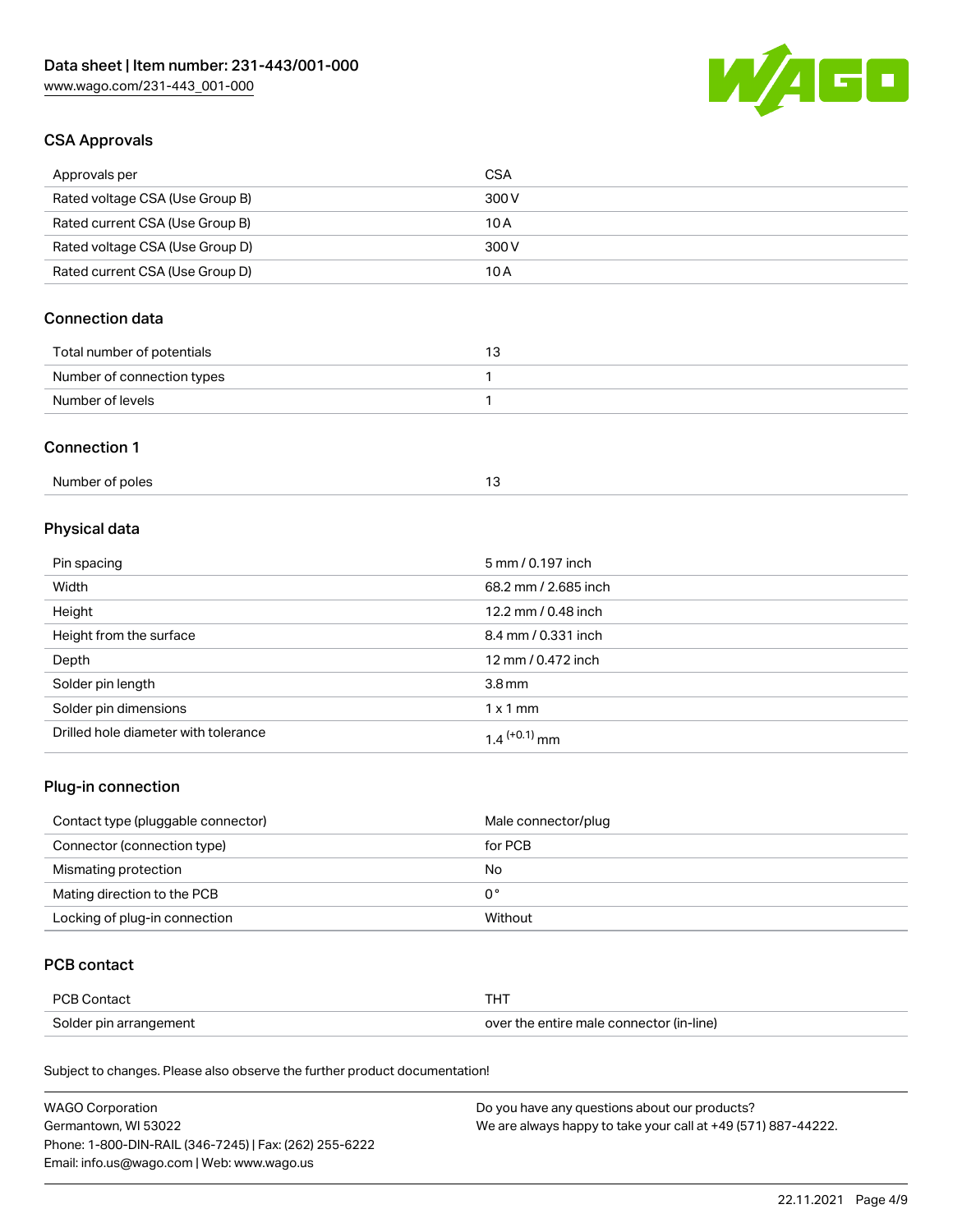

Number of solder pins per potential 1

### Material data

| Color                       | gray                                    |
|-----------------------------|-----------------------------------------|
| Material group              |                                         |
| Insulation material         | Polyamide (PA66)                        |
| Flammability class per UL94 | V <sub>0</sub>                          |
| Contact material            | Electrolytic copper ( $E_{\text{Cu}}$ ) |
| Contact plating             | tin-plated                              |
| Fire load                   | 0.075 MJ                                |
| Weight                      | 4.3 <sub>g</sub>                        |

## Environmental requirements

Limit temperature range  $-60... +100$  °C

## Commercial data

| Product Group         | 3 (Multi Conn. System) |
|-----------------------|------------------------|
| PU (SPU)              | 50 Stück               |
| Packaging type        | box                    |
| Country of origin     | PL                     |
| <b>GTIN</b>           | 4044918866408          |
| Customs tariff number | 8536694040             |

## Approvals / Certificates

#### Country specific Approvals

| Logo | Approval                               | <b>Additional Approval Text</b> | Certificate<br>name |
|------|----------------------------------------|---------------------------------|---------------------|
|      | CВ<br><b>DEKRA Certification B.V.</b>  | IEC 61984                       | NL-39756            |
|      | <b>CSA</b><br>DEKRA Certification B.V. | C <sub>22.2</sub>               | LR 18677-<br>25     |

#### Ship Approvals

|      | <b>ABS</b> |                          | 19-  |
|------|------------|--------------------------|------|
| LOQO | Approval   | Additional Approval Text | name |
|      |            |                          |      |

Subject to changes. Please also observe the further product documentation!

| <b>WAGO Corporation</b>                                | Do you have any questions about our products?                 |
|--------------------------------------------------------|---------------------------------------------------------------|
| Germantown, WI 53022                                   | We are always happy to take your call at +49 (571) 887-44222. |
| Phone: 1-800-DIN-RAIL (346-7245)   Fax: (262) 255-6222 |                                                               |
| Email: info.us@wago.com   Web: www.wago.us             |                                                               |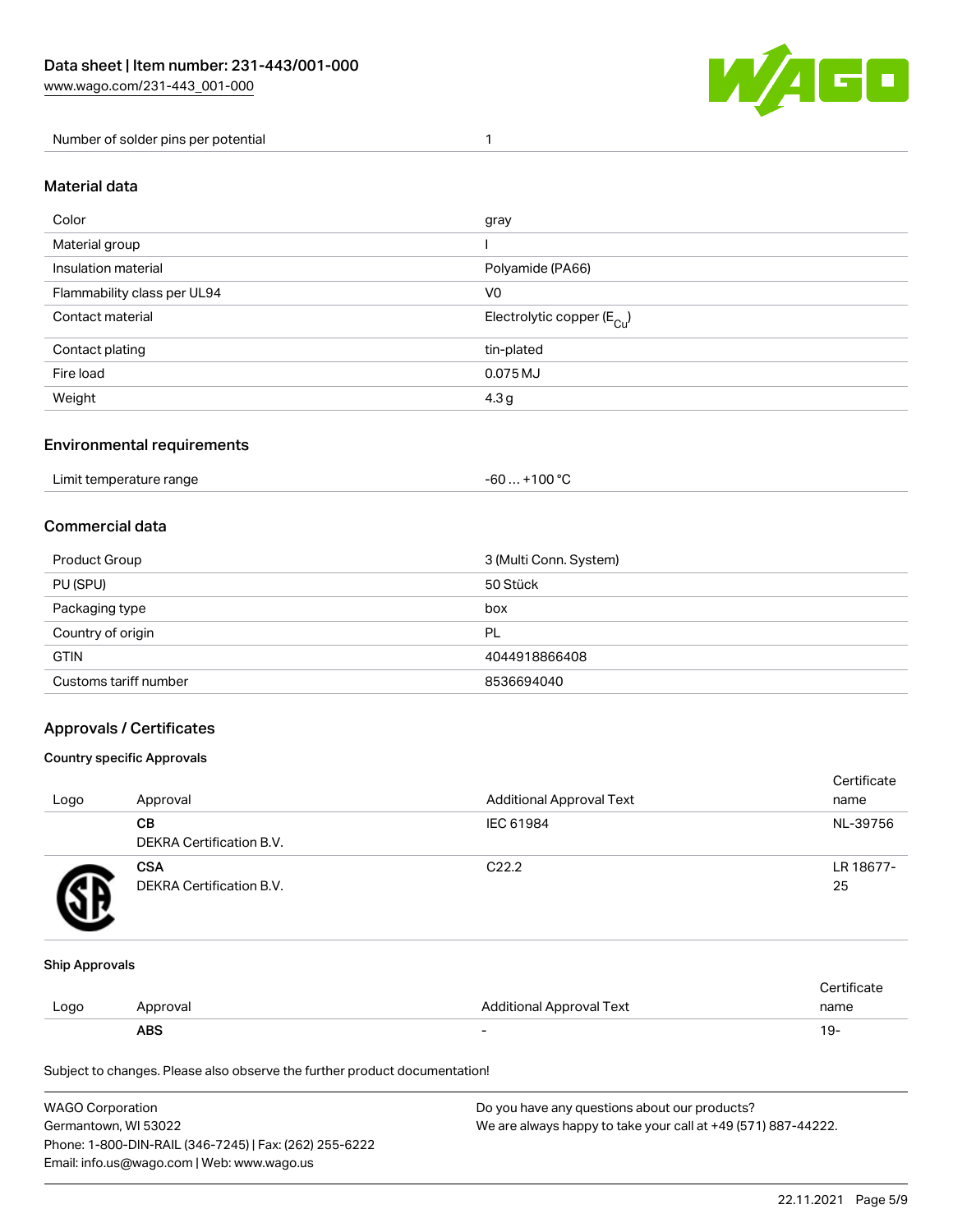

| <b>ABS</b>                                      | American Bureau of Shipping |           | HG1869876-<br><b>PDA</b> |
|-------------------------------------------------|-----------------------------|-----------|--------------------------|
| $\triangle$ $\triangle$ $\triangle$ $\triangle$ | B٧                          | IEC 60998 | 11915/D0                 |

| v |                                        |                          |            |
|---|----------------------------------------|--------------------------|------------|
|   | BV                                     | IEC 60998                | 11915/D0   |
|   | Bureau Veritas S.A.                    |                          | BV         |
| 쓚 |                                        |                          |            |
|   | <b>DNV GL</b>                          | $\overline{\phantom{0}}$ | TAE000016Z |
|   | Det Norske Veritas, Germanischer Lloyd |                          |            |
|   |                                        |                          |            |

#### UL-Approvals

書簡書

| Logo                  | Approval                                    | <b>Additional Approval Text</b> | Certificate<br>name |
|-----------------------|---------------------------------------------|---------------------------------|---------------------|
| $\boldsymbol{\theta}$ | UL<br>Underwriters Laboratories Inc.        | <b>UL 1059</b>                  | E45172              |
| J                     | <b>UR</b><br>Underwriters Laboratories Inc. | <b>UL 1977</b>                  | E45171              |

## Counterpart

| Item no.231-113/026-000<br>Female plug; 13-pole; 12 AWG max; pin spacing 5 mm; 1 conductor per pole; gray                                                                                              | www.wago.com/231-113<br>$1026 - 000$  |
|--------------------------------------------------------------------------------------------------------------------------------------------------------------------------------------------------------|---------------------------------------|
| Item no.231-2113/026-000<br>2-conductor female connector; Push-in CAGE CLAMP <sup>®</sup> ; 2.5 mm <sup>2</sup> ; Pin spacing 5 mm; 13-pole; with<br>integrated end plate; 2,50 mm <sup>2</sup> ; gray | www.wago.com/231-2113<br>$/026 - 000$ |
| Item no.231-2113/037-000<br>2-conductor female connector; Push-in CAGE CLAMP <sup>®</sup> ; 2.5 mm <sup>2</sup> ; Pin spacing 5 mm; 13-pole; Lateral<br>locking levers; 2,50 mm <sup>2</sup> ; gray    | www.wago.com/231-2113<br>/037-000     |
| Item no.2231-113/026-000<br>Female plug; 13-pole; push-button; 12 AWG max; pin spacing 5 mm; 1-conductor per pole; gray                                                                                | www.wago.com/2231-113<br>$/026 - 000$ |
| Item no.2231-113/031-000<br>Female plug; 13-pole; push-button; mounting flange; 12 AWG max; pin spacing 5 mm; 1-conductor per<br>pole; gray                                                            | www.wago.com/2231-113<br>/031-000     |
| Item no.2231-113/037-000<br>Female plug; 13-pole; push-button; locking lever ; 12 AWG max; pin spacing 5 mm; 1-conductor per pole;<br>gray                                                             | www.wago.com/2231-113<br>/037-000     |
| Item no.2231-113/102-000                                                                                                                                                                               | www.wago.com/2231-113                 |
| Subject to changes. Please also observe the further product documentation!                                                                                                                             |                                       |

WAGO Corporation Germantown, WI 53022 Phone: 1-800-DIN-RAIL (346-7245) | Fax: (262) 255-6222 Email: info.us@wago.com | Web: www.wago.us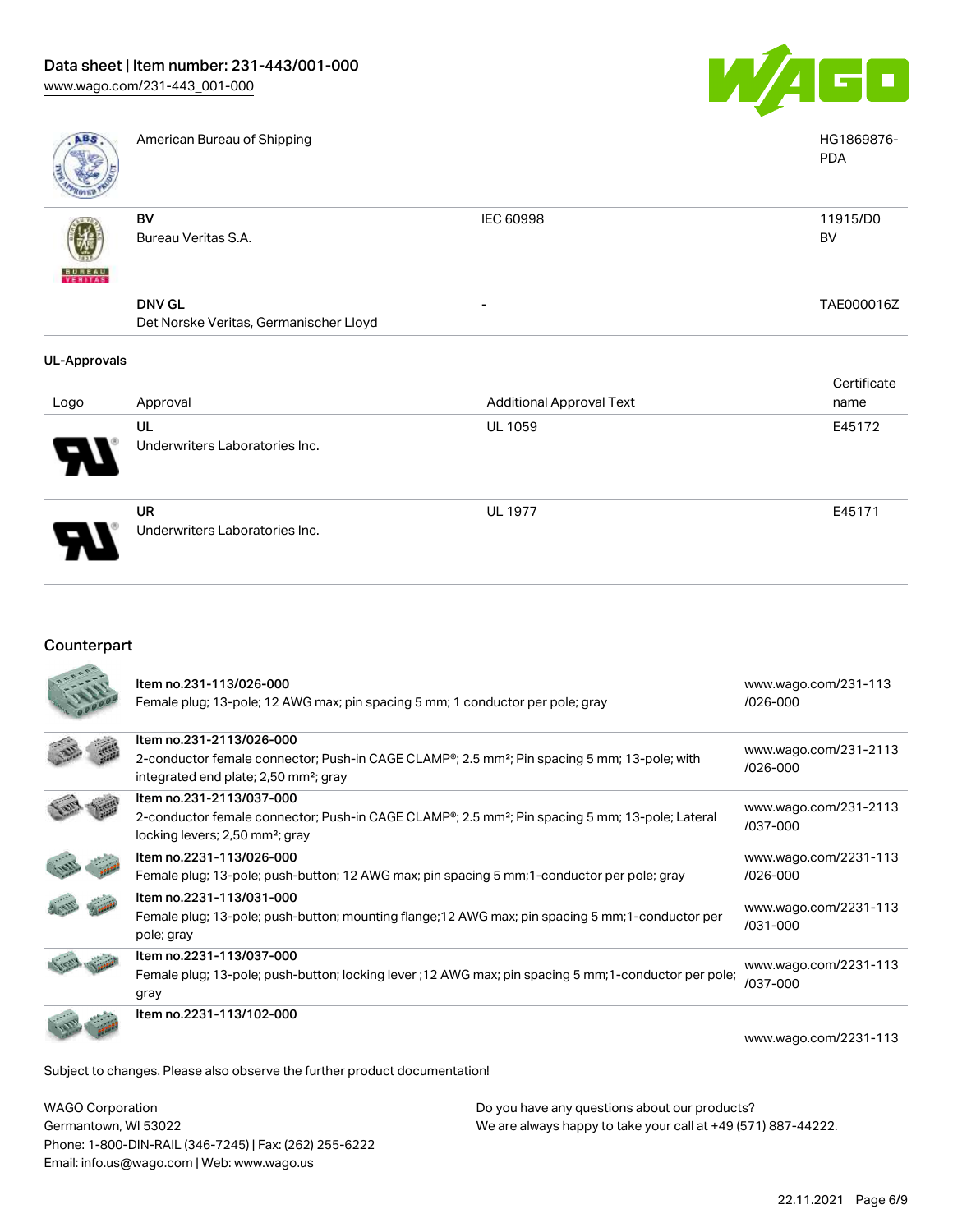[www.wago.com/231-443\\_001-000](http://www.wago.com/231-443_001-000)



Female plug; 13-pole; push-button; with integrated end plate;12 AWG max; pin spacing 5 mm;1 conductor per pole; gray [/102-000](https://www.wago.com/2231-113/102-000) Item no.231-113/037-000 Female plug; 13-pole; locking lever; 12 AWG max; pin spacing 5 mm; 1 conductor per pole; gray [www.wago.com/231-113](https://www.wago.com/231-113/037-000) [/037-000](https://www.wago.com/231-113/037-000) Item no.231-113/027-000 Female plug; 13-pole; mounting flange with reinforcing strip; 12 AWG max; pin spacing 5 mm; 1 conductor per pole; gray [www.wago.com/231-113](https://www.wago.com/231-113/027-000) [/027-000](https://www.wago.com/231-113/027-000) Item no.231-113/031-000 Female plug; 13-pole; mounting flange; 12 AWG max; pin spacing 5 mm; 1 conductor per pole; gray [www.wago.com/231-113](https://www.wago.com/231-113/031-000) [/031-000](https://www.wago.com/231-113/031-000) Item no.231-113/102-000 Female plug; 13-pole; with integrated end plate; 12 AWG max; pin spacing 5 mm; 1 conductor per pole; gray [www.wago.com/231-113](https://www.wago.com/231-113/102-000) [/102-000](https://www.wago.com/231-113/102-000) Item no.232-113/026-000 1-conductor female connector, angled; CAGE CLAMP®; 2.5 mm²; Pin spacing 5 mm; 13-pole; 2,50 mm²; gray [www.wago.com/232-113](https://www.wago.com/232-113/026-000) [/026-000](https://www.wago.com/232-113/026-000) Item no.232-213/026-000 1-conductor female connector, angled; CAGE CLAMP®; 2.5 mm²; Pin spacing 5 mm; 13-pole; 2,50 mm²; gray [www.wago.com/232-213](https://www.wago.com/232-213/026-000) [/026-000](https://www.wago.com/232-213/026-000)

#### Optional accessories

#### Coding

| Intermediate plate |                                                                  |                      |
|--------------------|------------------------------------------------------------------|----------------------|
|                    | Item no.: 231-500<br>Spacer; for formation of groups; light gray | www.wago.com/231-500 |
| Coding             |                                                                  |                      |
|                    | Item no.: 231-129<br>Coding key; snap-on type; light gray        | www.wago.com/231-129 |
|                    |                                                                  |                      |

## Downloads Documentation

#### Additional Information

| Technical explanations                                                     | 2019 Apr 3 | pdf<br>2.0 MB | Download |
|----------------------------------------------------------------------------|------------|---------------|----------|
|                                                                            |            |               |          |
| <b>CAD files</b>                                                           |            |               |          |
| CAE data                                                                   |            |               |          |
| EPLAN Data Portal 231-443/001-000                                          |            | <b>URL</b>    | Download |
| Subject to changes. Please also observe the further product documentation! |            |               |          |

| <b>WAGO Corporation</b>                                |
|--------------------------------------------------------|
| Germantown, WI 53022                                   |
| Phone: 1-800-DIN-RAIL (346-7245)   Fax: (262) 255-6222 |
| Email: info.us@wago.com   Web: www.wago.us             |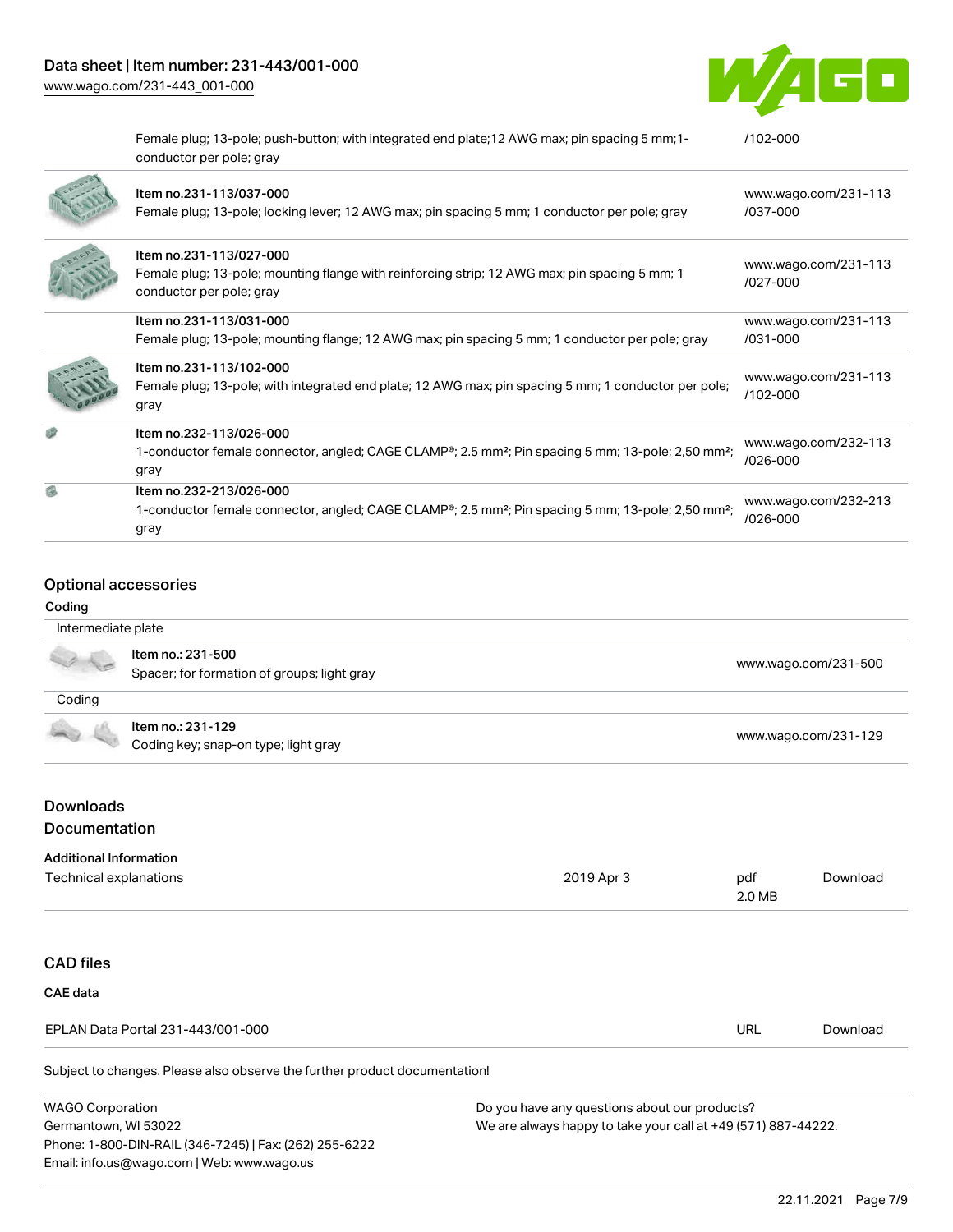

| ZUKEN Portal 231-443/001-000                                                                                                                                           | <b>URL</b> | Download |
|------------------------------------------------------------------------------------------------------------------------------------------------------------------------|------------|----------|
| EPLAN Data Portal 231-443/001-000                                                                                                                                      | <b>URL</b> | Download |
| <b>PCB Design</b>                                                                                                                                                      |            |          |
| Symbol and Footprint 231-443/001-000                                                                                                                                   | <b>URL</b> | Download |
| CAx data for your PCB design, consisting of "schematic symbols and PCB footprints",<br>allow easy integration of the WAGO component into your development environment. |            |          |
| Supported formats:                                                                                                                                                     |            |          |
| ш<br>Accel EDA 14 & 15                                                                                                                                                 |            |          |
| ш<br>Altium 6 to current version                                                                                                                                       |            |          |
| ш<br>Cadence Allegro                                                                                                                                                   |            |          |
| П<br>DesignSpark                                                                                                                                                       |            |          |
| ш<br>Eagle Libraries                                                                                                                                                   |            |          |
| $\blacksquare$<br>KiCad                                                                                                                                                |            |          |
| П<br>Mentor Graphics BoardStation                                                                                                                                      |            |          |
| Ц<br>Mentor Graphics Design Architect                                                                                                                                  |            |          |
| ш<br>Mentor Graphics Design Expedition 99 and 2000                                                                                                                     |            |          |
| П<br>OrCAD 9.X PCB and Capture                                                                                                                                         |            |          |
| щ<br>PADS PowerPCB 3, 3.5, 4.X, and 5.X                                                                                                                                |            |          |
| $\blacksquare$<br>PADS PowerPCB and PowerLogic 3.0                                                                                                                     |            |          |
| $\blacksquare$<br>PCAD 2000, 2001, 2002, 2004, and 2006                                                                                                                |            |          |
| ш<br>Pulsonix 8.5 or newer                                                                                                                                             |            |          |
| П<br><b>STL</b>                                                                                                                                                        |            |          |
| 3D STEP                                                                                                                                                                |            |          |
| <b>TARGET 3001!</b>                                                                                                                                                    |            |          |
| ш<br>View Logic ViewDraw                                                                                                                                               |            |          |
| Quadcept                                                                                                                                                               |            |          |
| Zuken CadStar 3 and 4                                                                                                                                                  |            |          |
| $\blacksquare$<br>Zuken CR-5000 and CR-8000                                                                                                                            |            |          |
| PCB Component Libraries (EDA), PCB CAD Library Ultra Librarian                                                                                                         |            |          |
| CAD data                                                                                                                                                               |            |          |
| 2D/3D Models 231-443/001-000                                                                                                                                           | URL        | Download |
|                                                                                                                                                                        |            |          |
| Subject to changes. Please also observe the further product documentation!                                                                                             |            |          |

WAGO Corporation Germantown, WI 53022 Phone: 1-800-DIN-RAIL (346-7245) | Fax: (262) 255-6222 Email: info.us@wago.com | Web: www.wago.us